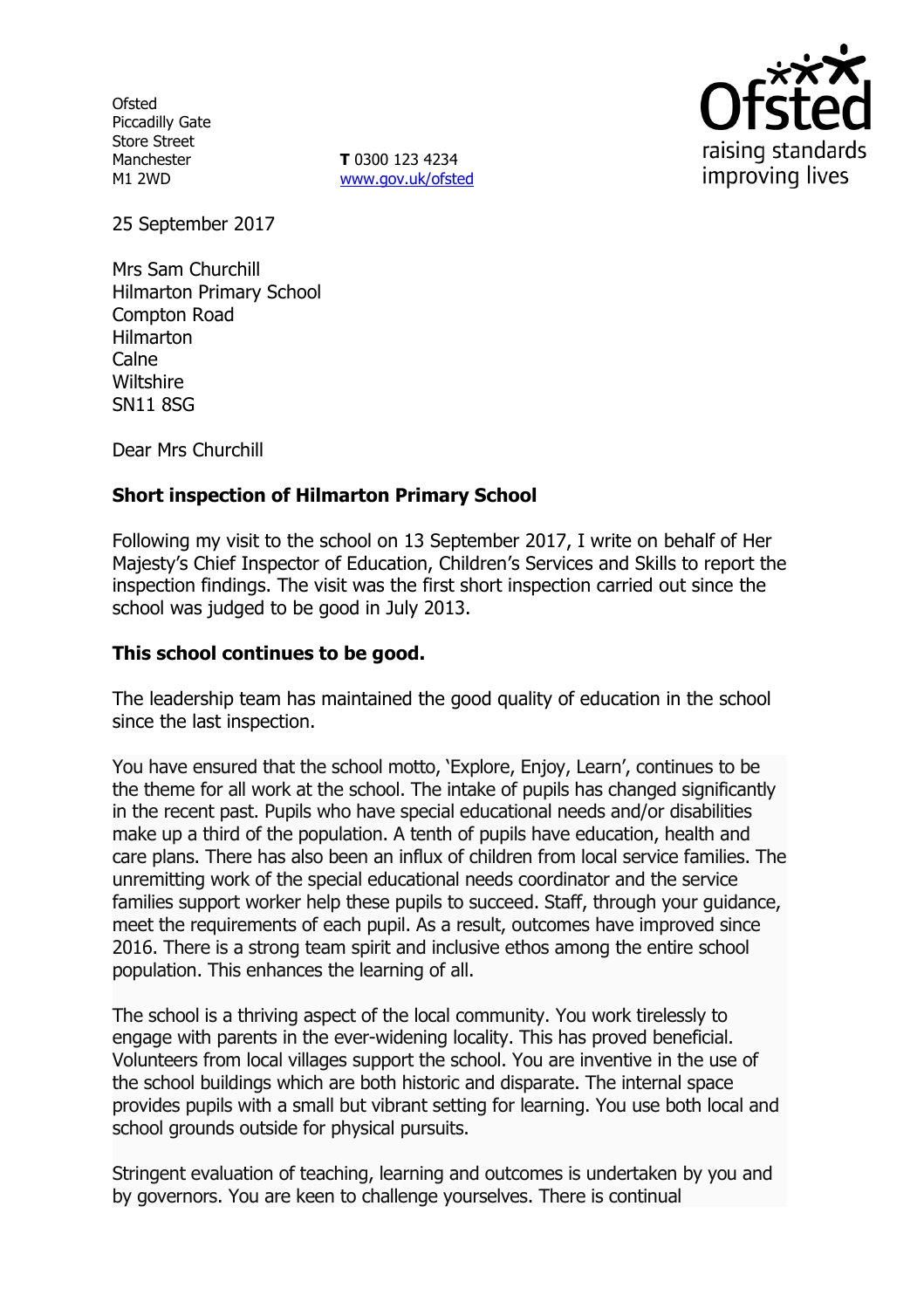

improvement for the diverse pupil population. Plans are comprehensive but do not reflect enough on the impact of key actions. A tighter focus with clear expectations is not yet evident in all the planning. You know that when planning was more specific, such as the work on phonics, it created greater success. You intend to improve this area of strategic work.

# **Safeguarding is effective.**

The school's policies to ensure that pupils are well protected are in place. All staff, including governors, undertake training in child protection. You test the understanding of staff on a regular basis. The checks undertaken on staff, visitors and recruitment are stringent. A wide range of outside agencies support vulnerable pupils well. Staff know how to keep pupils safe from abuse, sexual exploitation, and the influence of radical or extreme views. You have provided security locks on the many buildings in the school grounds. This protects pupils once the school day begins. You are undertaking a risk assessment on the security of the older pupils' arrival. This will increase their safety further. This measure is indicative of the school's sound practice.

# **Inspection findings**

- We investigated the progress of pupils in writing. There has been an extensive evaluation of the teaching of phonics. The leading teacher has initiated a range of new practices. These cater for the differences in the learning of the pupils. The success of this work shows in the improved outcomes for phonics in 2017.
- The lead for English has provided a timetable for staff to introduce new grammar, punctuation and spelling. This makes sure that changes are progressive and incremental throughout the year. Pupils apply the skills learned meaningfully to extended writing tasks. The work provides a full range of writing experiences and prepares pupils for the end-of-year tests at key stage 2. Teachers are providing regular guidance on how pupils can make better progress in their English work. This guidance is lacking in foundation subjects.
- Staff changes stalled pupils' progress in key stage 2 for some time in 2017. You have introduced greater challenge in pupils' work. At key stage 1, you have focused on the necessity for pupils to understand number bonding and times tables. Teachers have a secure understanding of age-related expectations. Their confidence in the curriculum is encouraging them to be more inventive. They are teaching mathematics in exciting ways. Pupils engage well with the subject so mathematical skills are improving. Teachers plan diligently for the wide range of abilities in the mixed-age classes. Pupils are making good progress. The mastery of more complex problem-solving and reasoning in mathematics needs further work.
- We looked at the development of children in the early years phase. You have remodelled the outside area. Now, there are good and stimulating activities in which children can engage. Pupils work on their numeracy skills and other